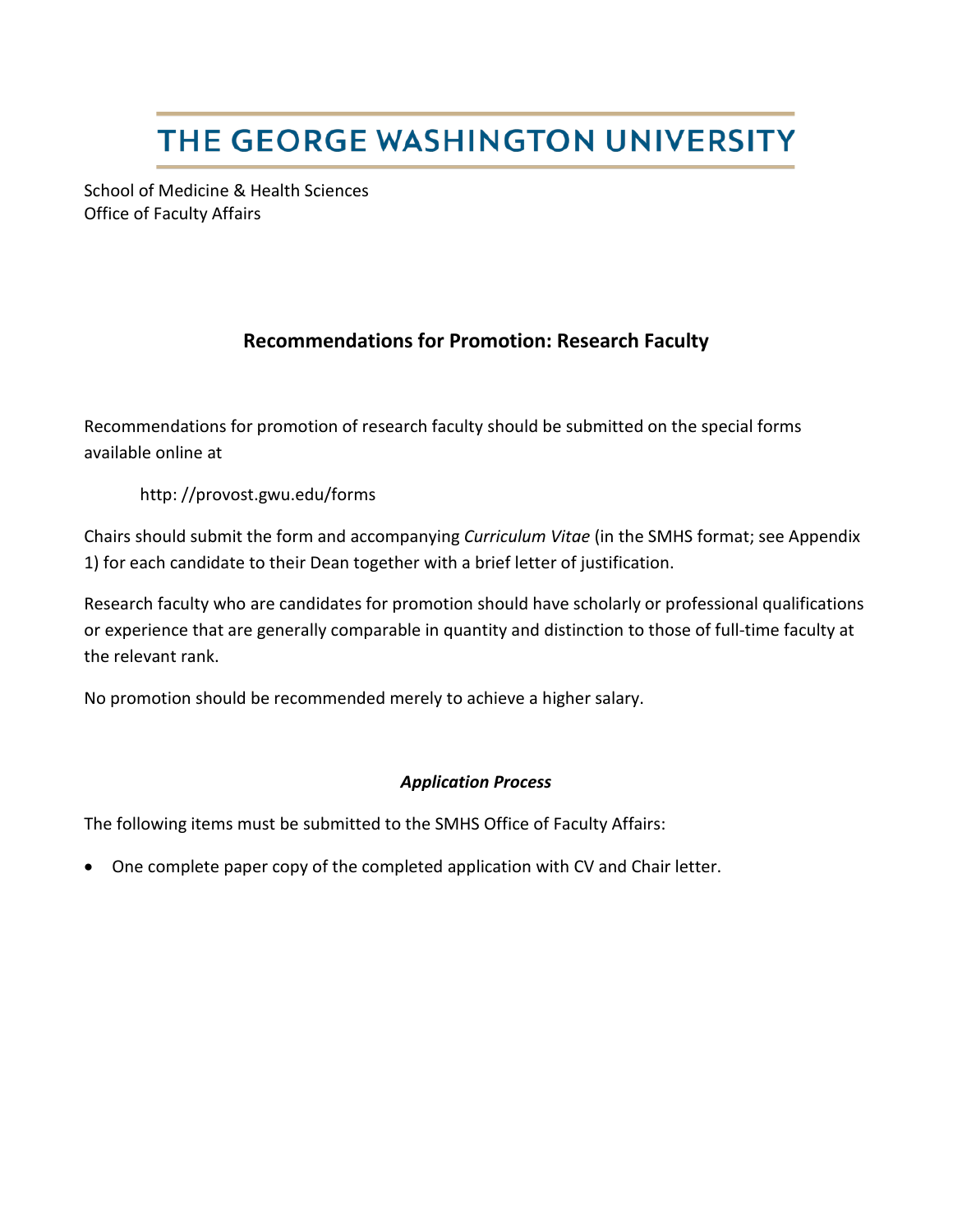## **APPENDIX 1**

#### **The George Washington University School of Medicine & Health Sciences**

#### **REQUIRED CURRICULUM VITAE FORMAT**

#### 1) **Personal Data**

Name (first, middle, last) GWID# or Last 4 digits of SS# Home address, telephone Office telephone Fax number e-mail address Date and place of birth Citizenship

2) **Education** (List Institution, Dates and Degrees awarded. Please note and explain any periods during your educational years when your education was interrupted.)

- a) Undergraduate Education
- b) Graduate/Medical Education
- c) Post-Graduate Training (Post-Doctoral Fellowships, Internship, Residency)

3) **Employment** (List all employment in chronological order, specifying dates of employment. Include all academic [including academic rank] as well as non-academic positions held since completion of undergraduate education. Include military service, if any, as well as description of any sabbatical periods taken during years of employment.

4) **Professional Registrations, Licenses, Certifications** (Include Dates of Receipt)

- 5) **Societies and Honors** (Include any administrative duties or appointments)
- 6) **Administrative Duties & University Activities** (include voluntary committee service)
	- a) Departmental
	- b) SMHS/SPHHS
	- c) University

7) **Educational Achievements** (Include Dates of participation for all categories.

- a) Courses Taught (Include role [course director, guest lecturer, etc.], numbers of lectures presented)
- b) New Courses or Programs Developed
- c) Students or post-doctoral fellows for whom you served as primary advisor
- d) Educational Awards
- e) Student or participant evaluations

8) **Consultant Appointments** (List all consultant activity to industry, private or public foundations. Also list all visiting professorships. Specify whether consultant activity was paid or unpaid)